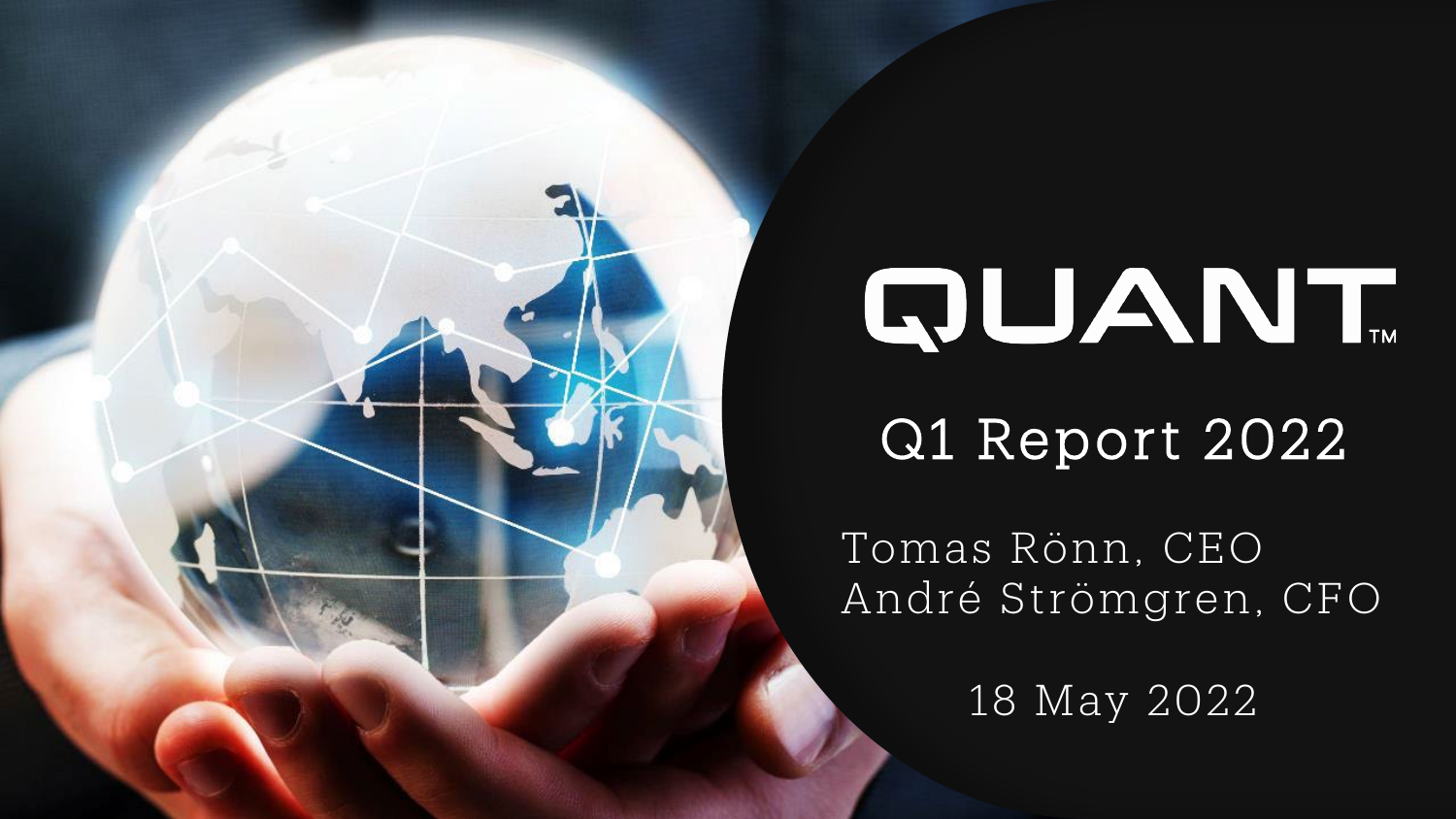# SAFETY FIRST



#### **Safety within Quant**

**Safety is our choice.** We are passionate about keeping our people, suppliers and customers safe at all times.

Everybody working for Quant, as an employee or contractor, is required to take care of themselves and their colleagues. We are committed to providing the instructions and training required to ensure they can do so safely.

Improving and developing our safety systems to world class standards is always our focus. Feedback is encouraged and seen as an opportunity to improve and evolve our safety procedures and culture.

**Our ultimate safety goal is ZERO accidents.** We have only done our job when everyone goes home each and every day safe and sound.

#### **TODAY'S SAFETY ORIENTATION**

- Everyone is in a safe meeting environment?
- Nobody is driving?

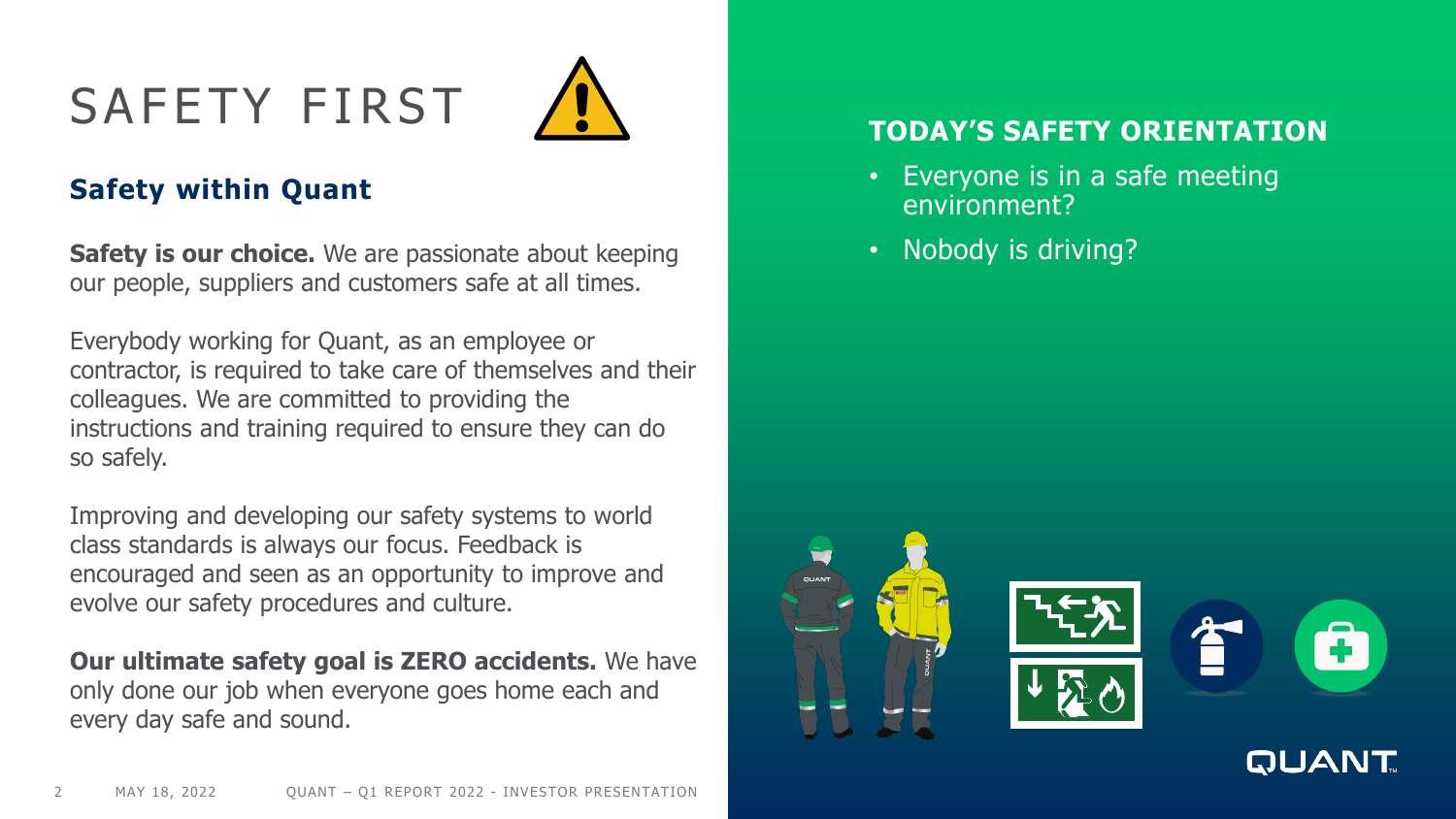## **First quarter development**

- **Sales gaining momentum after South American summer**
	- Safety week 2022
	- Sales pipeline remains strong
	- Negative impacts of covid related sick leave in early 2022
	- Effects of the Russian geopolitical situation
- **Continued good performance in region Finland & Baltics, covid related sick leave affecting profitability** 
	- Adjusted EBITDA of 2.5 MEUR compared to 2.6 MEUR prior year
	- Region Europe & Middle East has lower profitability in a Norwegian caused by high covid – related sick leave
	- Region Finland & Baltics continued good performance
	- Region Americas profitability lower due lost contract and fewer shutdowns
- **Contract portfolio increase during the quarter**
	- Two contracts won, one in Sweden and on in USA +2.8 MEUR
	- Seven contracts renewed in the quarter +2.2 MEUR
	- Two contracts lost in the quarter -4 MEUR
	- Net effect, including change in scope and FX, is an increase of the portfolio value by +4.0 MEUR to a total of 176.8 MEUR compared to 155.8 MEUR end of Q1'2021

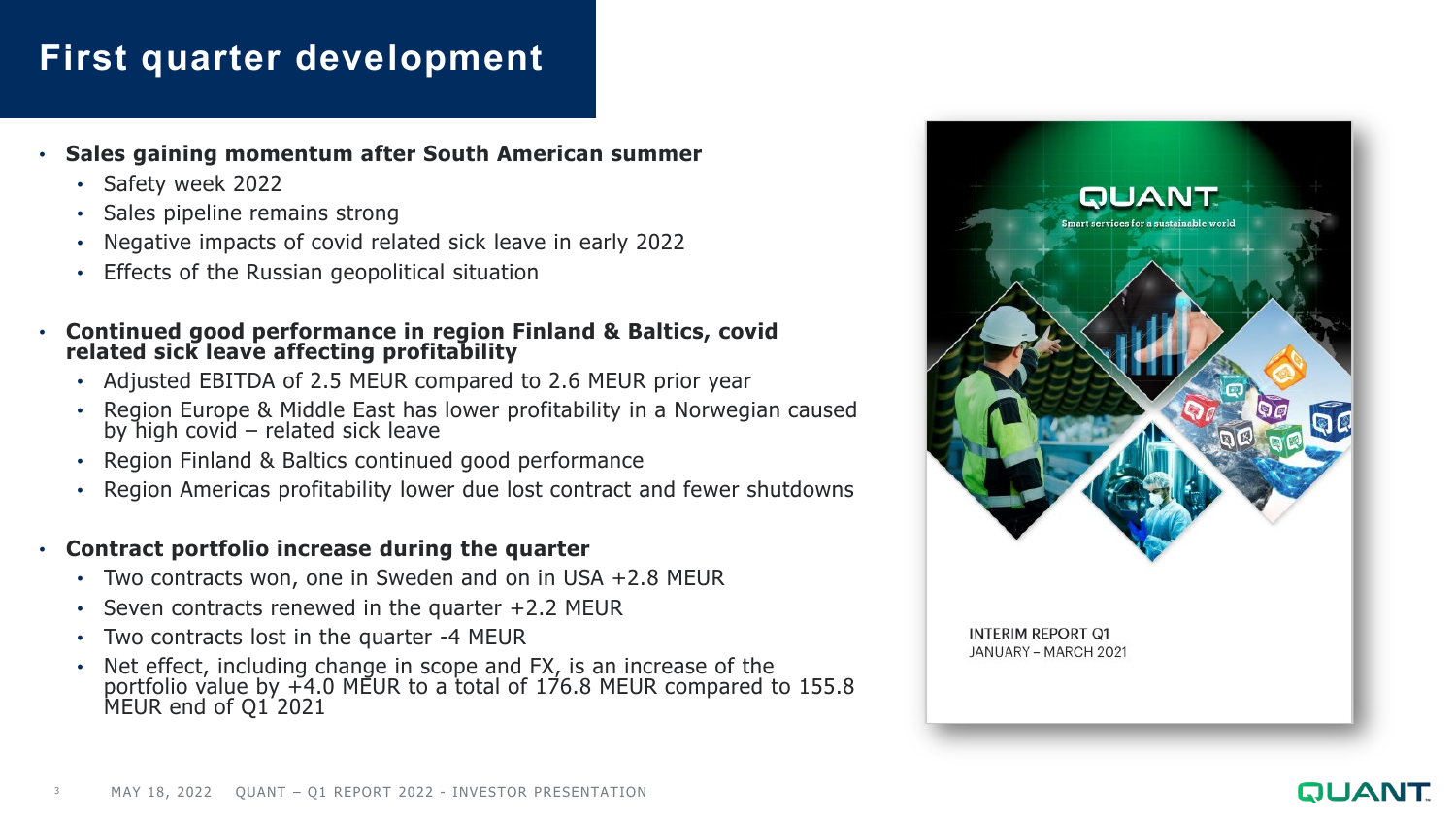## **Net sales and EBITDA continuing operations**

- Net sales for the period was flat EUR 40.9 (40.9) million. Organically, net sales decreased by -0.3%
- Gross profit for the quarter was EUR 6.2 million down from EUR 6.1 million prior year
	- positively impacted by currency fluctuations on revaluation of internal receivables/payables
	- Decreased profitability due to one lost contract in Chile and lower shutdown activity
	- Lower profitability in a Norwegian contract due to very high covid related sick leave
	- Continued good performance in region Finland & Baltics
- SG&A increase in overhead costs is a result of investments in new sales and higher management costs, offset by lower amortization costs
- Quarterly adjusted EBITDA decreased to EUR 2.5 million from EUR 2.6 million prior year due to the changes in gross profit and higher SG&A
- Adjusted EBITDA with IFRS 16 increased to EUR 3.0 (3.3) million





QUANT

#### Adjusted EBITDA and margin

4 MAY 18, 2022 QUANT – Q1 REPORT 2022 - INVESTOR PRESENTATION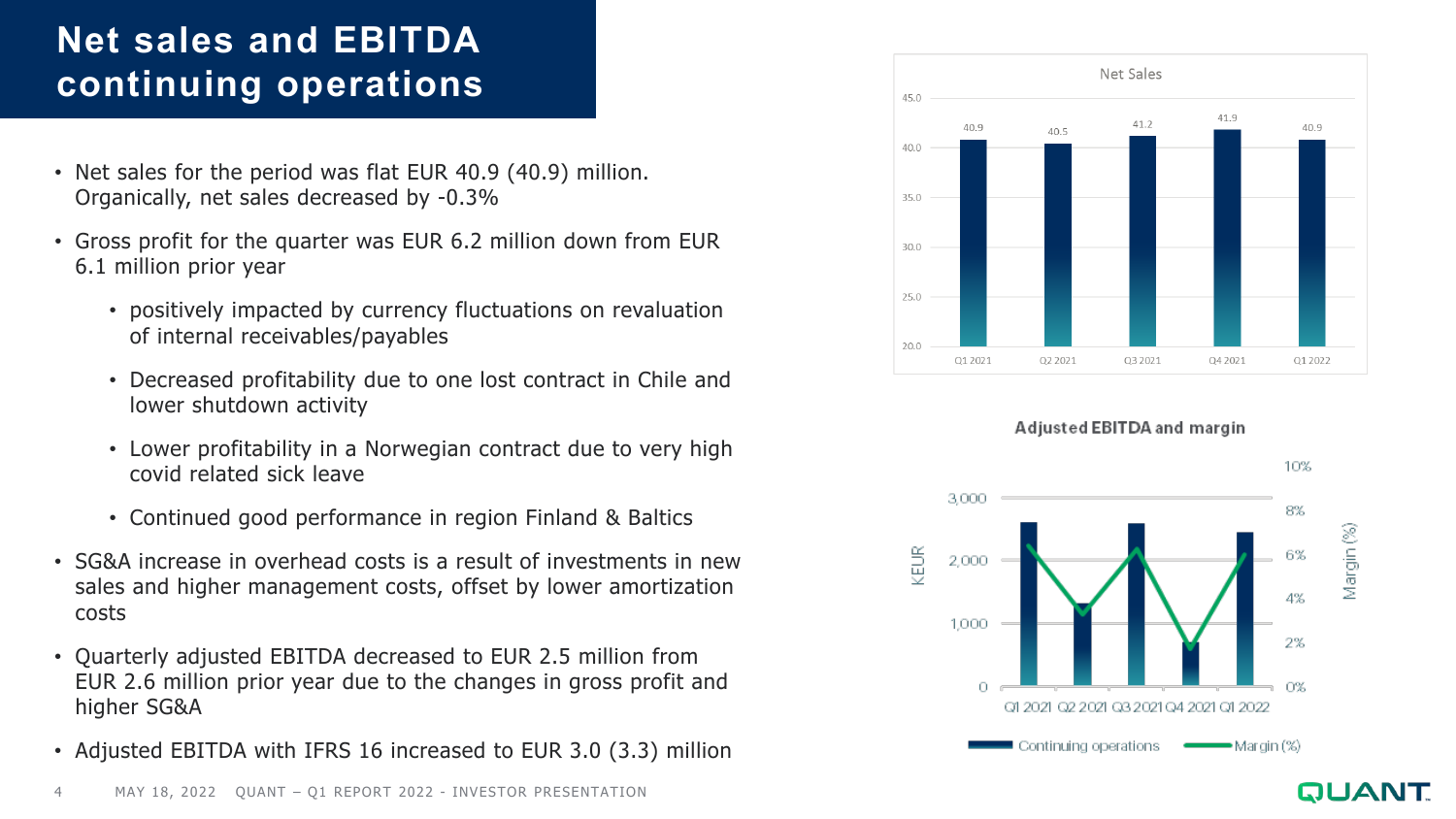## **Contract portfolio overview**

- Currently 77 sites in operation
- Contracts with annualized net sales of EUR 44.6 million scheduled for renewal during the next twelve months
	- Two contracts of total 9.7 MEUR renewed after quarter end, reducing contracts up for renewal to 34.8 MEUR
- First quarter development:
	- Two contracts were won with annualized net sales of EUR 2.8 million
	- Seven contracts were renewed in the quarter with increased scope of EUR 2.2 million
	- Two contract was lost in the quarter -4 **MEUR**
	- Scope changes and exchange rate effects of EUR 3.0 million
- The combined effect of these changes amount to an increase in the contract portfolio annualized net sales of EUR 4.0 million

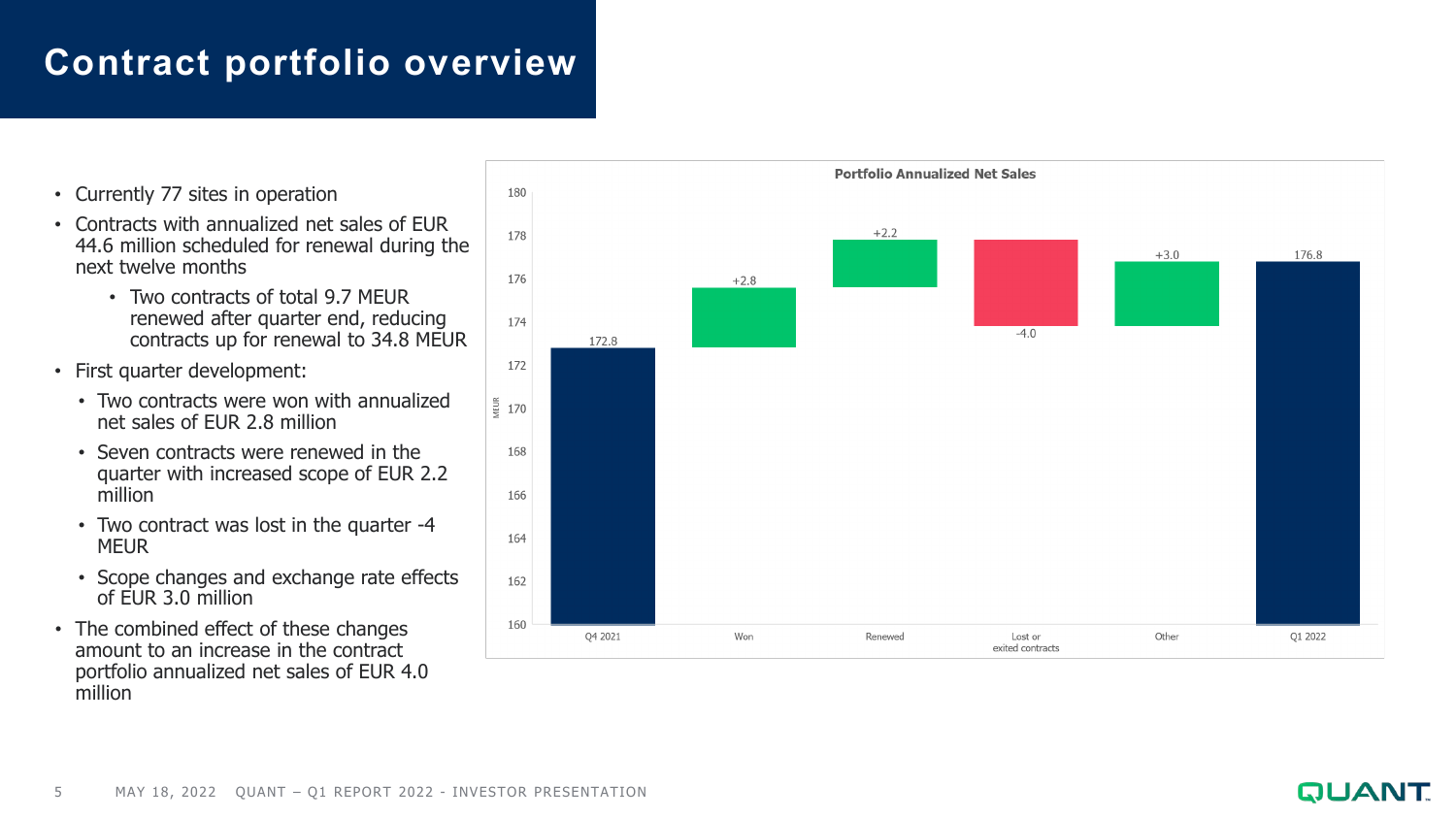### **Cash flow**

- Cash flow from operating activities for the quarter amounted to EUR 2.8 (-2.6) million
- Change in net working capital was EUR 3.3 (-3.3) million for the quarter
- Net debt / Adjusted EBITDA of 19.1
- Cash flow from financing activities was EUR -0.5 million, compared to EUR -9.5 million last year
- For the total Group, including both continuing and discontinued operations, cash flow for the quarter was EUR 2.1 (-12.8) million
- At 31 March 2022, the amount drawn on the revolving working capital facility amounted to EUR 4.0 (2.0) million

|                                           |        | Q1        |           |
|-------------------------------------------|--------|-----------|-----------|
| <b>KEUR</b>                               | 2022   | 2021      | 2021      |
| <b>Continuing Operations</b>              |        |           |           |
| Cash flow from operating activities       | 2,763  | $-2,555$  | $-1,781$  |
| Net Debt                                  |        |           | 135,295   |
| Net Debt / Adjusted EBITDA                |        |           | 18.8      |
| Net Debt / Adjusted EBITDA IFRS 16, times |        |           | 14.2      |
| <b>Discontinued operations</b>            |        |           |           |
| Cash flow from operating activities       | 209    | -427      | $-827$    |
| Group                                     |        |           |           |
| Cash flow from operating activities       | 2,971  | $-2,982$  | $-2,607$  |
| Cash flow from investing activities       | $-359$ | $-238$    | $-937$    |
| Cash flow from financing activities       | $-481$ | $-9,545$  | $-8,369$  |
| <b>CASH FLOW FOR THE PERIOD</b>           | 2,131  | $-12,765$ | $-11,914$ |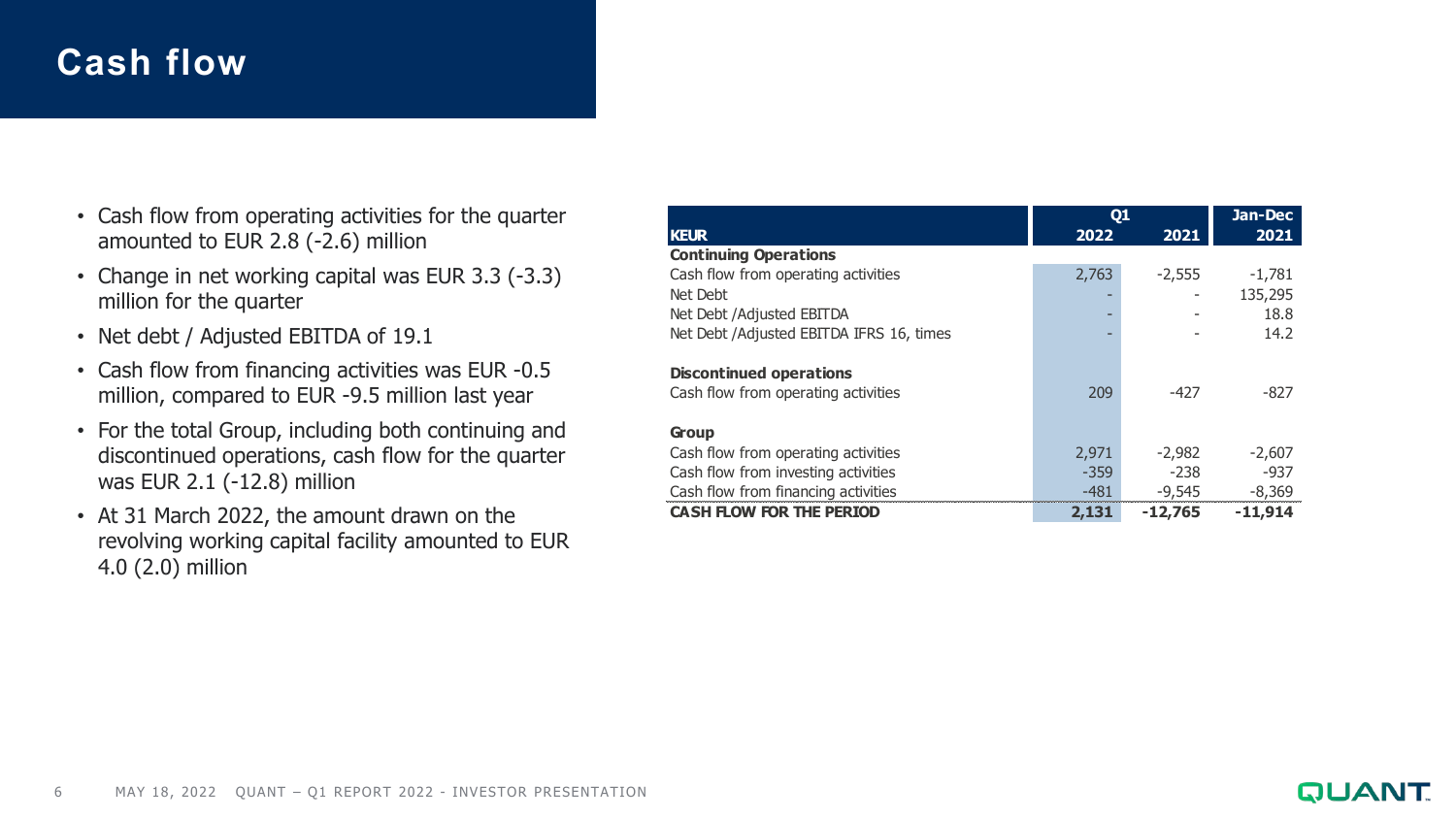#### **Segment financials Europe & Middle East**



#### Net sales and EBITDA Margin

- Net sales in the quarter decreased slightly compared to first quarter of last year EUR 16.6 (16.7) million
- Adjusted EBITDA for the quarter was EUR 0.9 (1.0) million, due to lower profitability in a Norwegian contract caused by covid-19 related sick leave and contracts lost prior year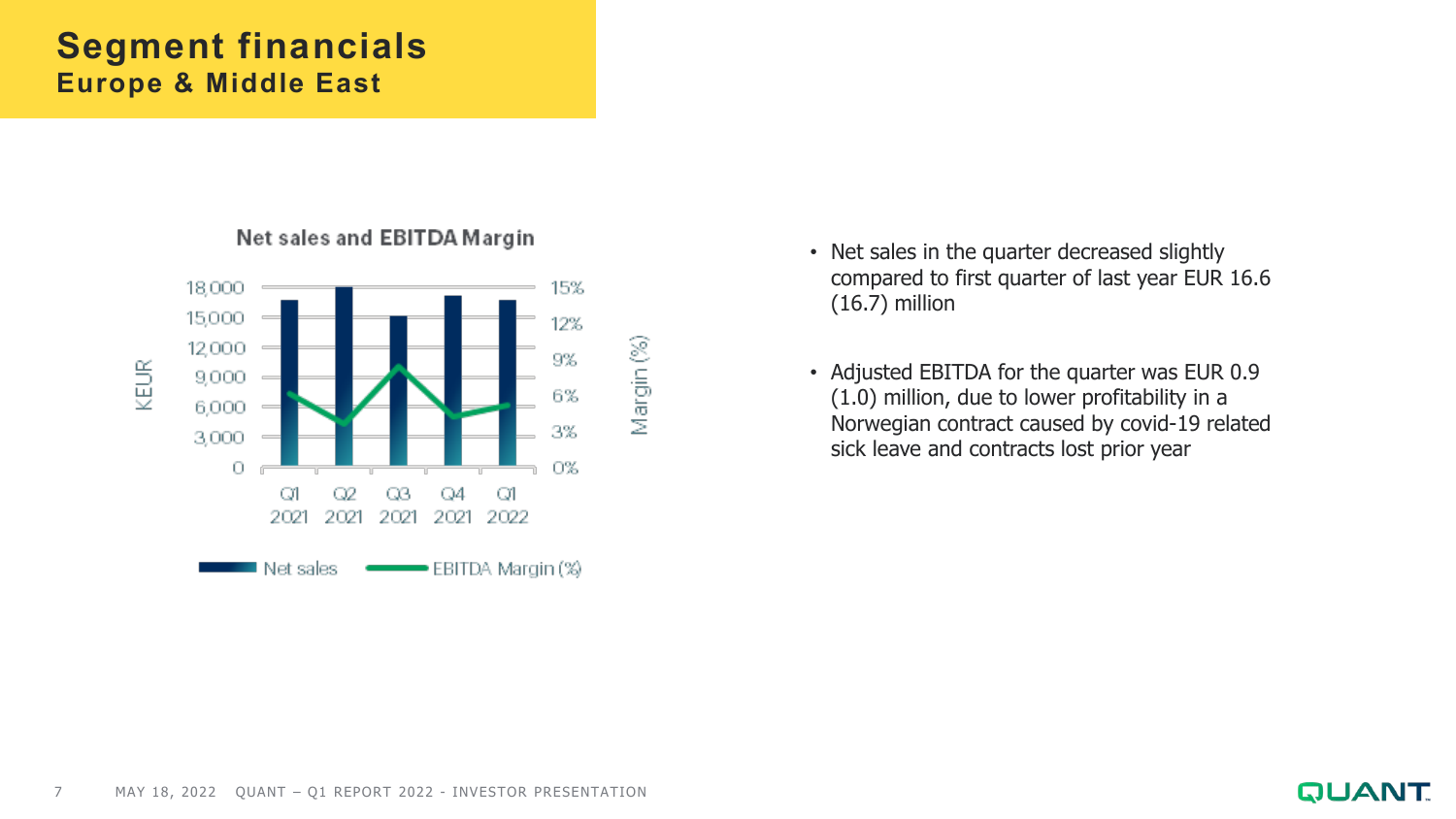#### **Segment financials Americas**



- Net sales in the quarter increased to EUR 10.6 (10.0) due to new contracts and higher revenue from projects and upselling partially offset by one lost contract in Chile
- Adjusted EBITDA in the quarter was EUR 0.2 (1.6). The first quarter of this year had lover gross profit due to one lost contract in Chile and lower Shutdown activity. Additionally, sales expense increased as a result of strengthening the regions sales force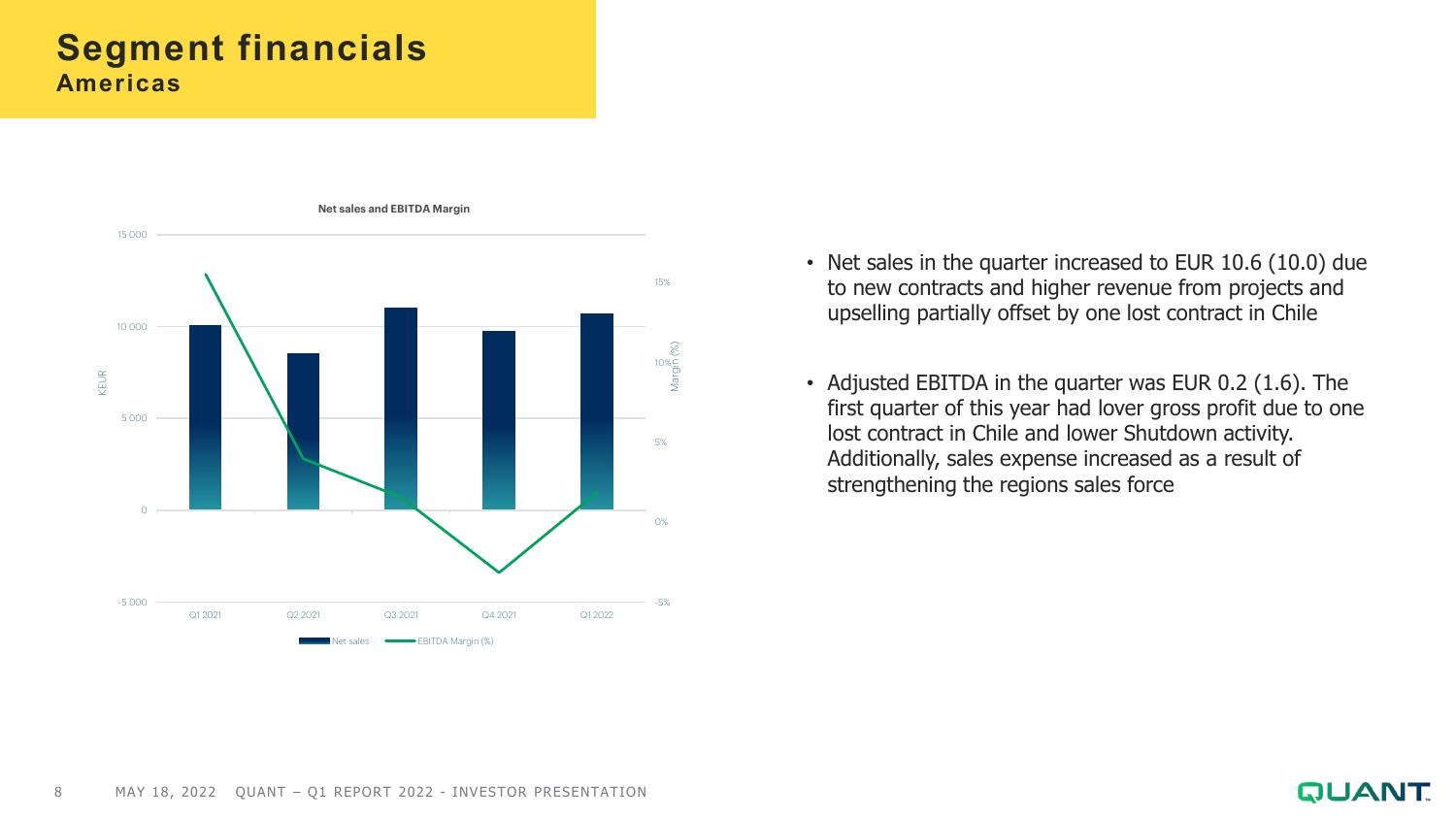#### **Segment financials Finland & Baltics**



- Net sales in the first quarter decreased to EUR 13.6 (14.1) million due to lost contracts partially offset by increased upsell and revenue from one new contract
- Adjusted EBITDA in the quarter was EUR 0.7 (0.2) million as many contracts increased profitability due to good contract management and mutually beneficial discussions with customers.